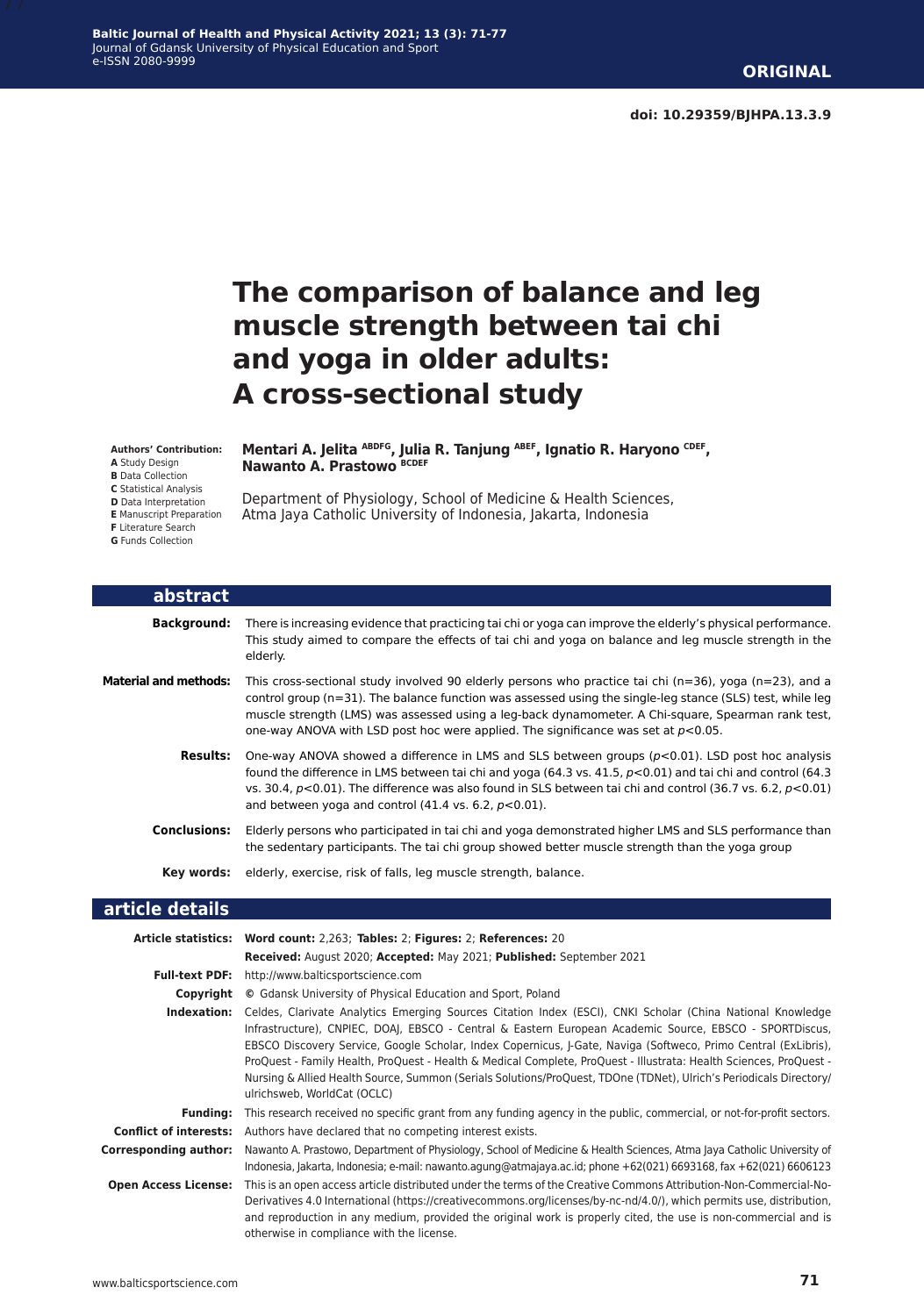## **introduction**

Increasing numbers of older people have become a global phenomenon in the 21st century [1]. This may be caused by an improvement in the health status and life expectancy due to advances in medicine. Consequently, this will increase degenerative diseases due to the aging process, which results in some significant changes in functional capacity, notably decreased balance and muscle strength [2, 3]. Decreased balance and muscle strength are significant in increasing the fall accident, which is considered as one of the main predictors of death in older adults [1, 2].

Falls are a serious health problem in the elderly because more than 25% of people over 65 years of age experience falls each year, and for more than 50% they are recurrent [3–5]. Falls can cause adverse effects that threaten the safety and independence of the elderly, including injuries, fractures, disabilities, brain damage, irreversible secondary complications, and even death [6]. However, falls in the elderly are preventable. Several studies reported that improving the balance and leg muscle strength in the elderly can significantly reduce falls [3, 6, 7].

Tai chi has become more popular and widely recommended as an exercise to improve balance and prevent falls in older adults [5]. The increasing participation in tai chi among the elderly is associated with feasibility (comfortable, inexpensive, fun) and benefits, both physical and psychological. Several studies have observed that tai chi effectively improves cognitive functioning, cardiovascular conditions, pain syndromes, osteoarthritis, Parkinson's disease, asthma, and mainly prevents falls in older adults [6–9]. Tai chi consistently shows excellent benefits in decreasing the risk of falls, typically associated with improvements in static and dynamic balance [6, 9]. According to Hakim et al., tai chi promotes more exceptional dynamic balance ability as participants continuously shift their weight over a moving base of support [4]. The literature on tai chi also reported the effectiveness of tai chi in increasing leg muscle strength [8]. The dynamic characteristics of tai chi movements can cause mechanical movements that elicit loading, pressure, and tension on the legs that stimulate bone formation and muscle mass [8]. Also, it was reported that people who practice tai chi have better reaction time and antagonistic muscle contractions [5, 8].

Yoga represents a body practice that may include postures, breathing exercises, meditation, lifestyle changes, and spiritual beliefs [10]. Yoga is characterized by specific movements that are maintained for a long time. Yoga's beneficial effects have been reported, such as improving balance, muscle strength, endurance, flexibility, gait, and mental health status [4, 6, 11, 12]. However, fewer elderly persons practice yoga than tai chi [4, 11]. A study regarding yoga's perceptions among the elderly reported that the elderly anticipated that they would struggle with yoga because they find yoga movements challenging and requiring specific skills [12]. Also, the elderly have less information on what types of yoga are suitable for them and they are concerned about the possibility of injury in yoga as reported at 8-fold for those aged 65 years or older [12, 13]. These might become contributing factors regarding the scarcity of studies conducted on the effects of yoga on the elderly [11]. Although tai chi and yoga have different characters, only few studies compare physical benefits of these exercises [4, 6, 8]. Thus, the purpose of this study is to compare the balance performance and leg muscle strength between tai chi and yoga practitioners among the elderly.

## **material and methods**

This study was a cross-sectional. Purposive sampling methods was applied. Ninety participants aged 60 or older were eligible. The three groups of participants were the tai chi group ( $n=36$ ), the yoga group ( $n=23$ ), and the control group ( $n=31$ ). The control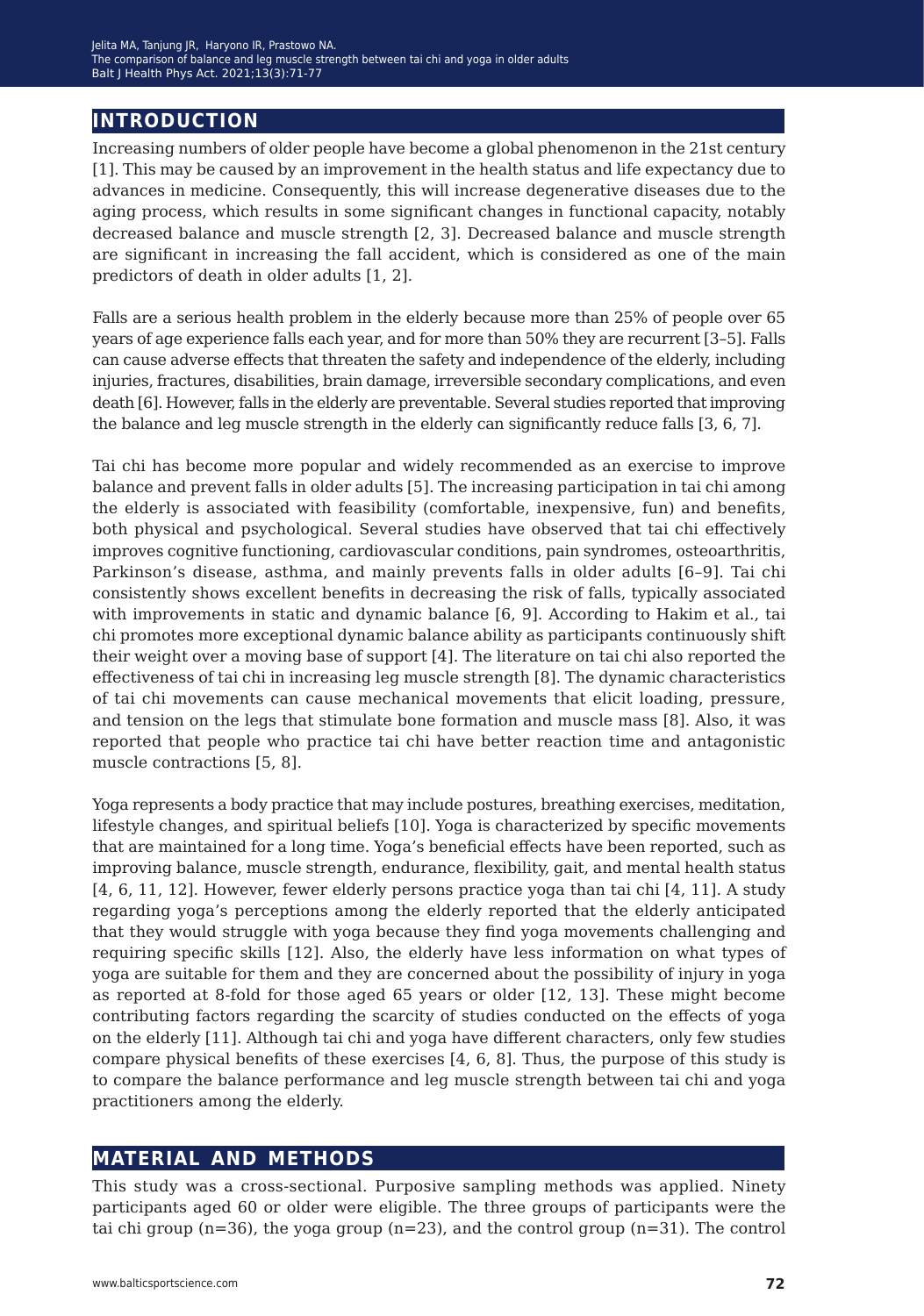group consisting of those who did not participate in any exercise. Inclusion criteria were set as follows: practicing tai chi or yoga at least twice a week for at least three months, BMI 25 kg/m<sup>2</sup> or less, community-dwelling. Participants were excluded if they were on medication that affected balance and muscle strength, had severe organ dysfunction in the brain, vision, hearing, musculoskeletal, limb injury, or participated in another exercise regularly or had difficulty communicating. A questionnaire was used to obtain the inclusion and exclusion criteria.

Participants in the yoga group practiced adapted yoga for senior programs. The adapted programs for seniors focused more on maintaining physical performance and injury prevention in the elderly. Movements and poses of yoga in these programs were seniorfriendly and considered gentle, less intense, non-arduous, focused more on muscle stretching, flexibility, and breathing techniques.

All participants gave their written informed consent before participation. The Ethics Committee of School of Medicine & Health Sciences, Atma Jaya Catholic University of Indonesia, approved the study (No:19/07/KEP-FKUAJ/2019).

Height was measured in a standing position barefoot using a stadiometer, expressed in cm. Weight was measured using a digital scale (Robusta 813, Seca, Germany) in minimal clothes, presented in kg. BMI was calculated by dividing weight (kg) by a square of height (m), expressed in kg/m2.

Muscle strength was assessed by measuring the leg muscle strength (LMS) using a back muscle dynamometer (T.K.K.5402 from Takei Scientific Instruments Co., LTD, Japan). The participants stood on a support platform with their leg semiflexed at 150°, trunk in the upright position. Both hands grasped the handle attached to the dynamometer using adjustable chains. The participants were instructed to extend their legs for 3 seconds without releasing their grasp in upright position [14]. The participants performed three trials with 60-seconds rest between trials. The maximum value of the trials was recorded for analysis.

Single leg stance (SLS) test was performed by standing on one leg without assistance with their eyes open while both arms were resting on the hips. The test was initiated when the subject started to lift one leg while flexing the knee and ended when the subject dropped the lifted leg. The participants had to maintain this position for as long as possible, or the test would stop when it reached sixty seconds. The examiner stood beside the participant during the test to guard them against falling. The SLS test was carried out three times, and the highest score of their three attempts was recorded. Participants were allowed to take a rest for 1–2 minutes between the trials. The results of SLS .denoted as 'good' if 60 seconds or more and as 'poor' if less than 60 seconds. This test is valid and reliable, with validity ranging between 0.657–0.998 and reliability of 0.84–0.97 [15].

A Chi-square test was used to assess gender distribution between groups. The Spearman rank correlation test was applied to evaluate the distribution of SLS classification between the groups. One-way ANOVA was employed to compare numeric variables between the groups. The Least Significant Difference (LSD) test was a post hoc test to examine which groups were different. The significance was set at *p*<0.05. The statistical test was computed using IBM SPSS software version 19.0 (Chicago, Illinois).

### **results**

The participants' characteristics are presented in Table 1. There were more females than males in the study, with an average age of above 65 years. The average BMI is at an overweight limit for Asians. Most of the participants had poor SLS results (65/72.2%).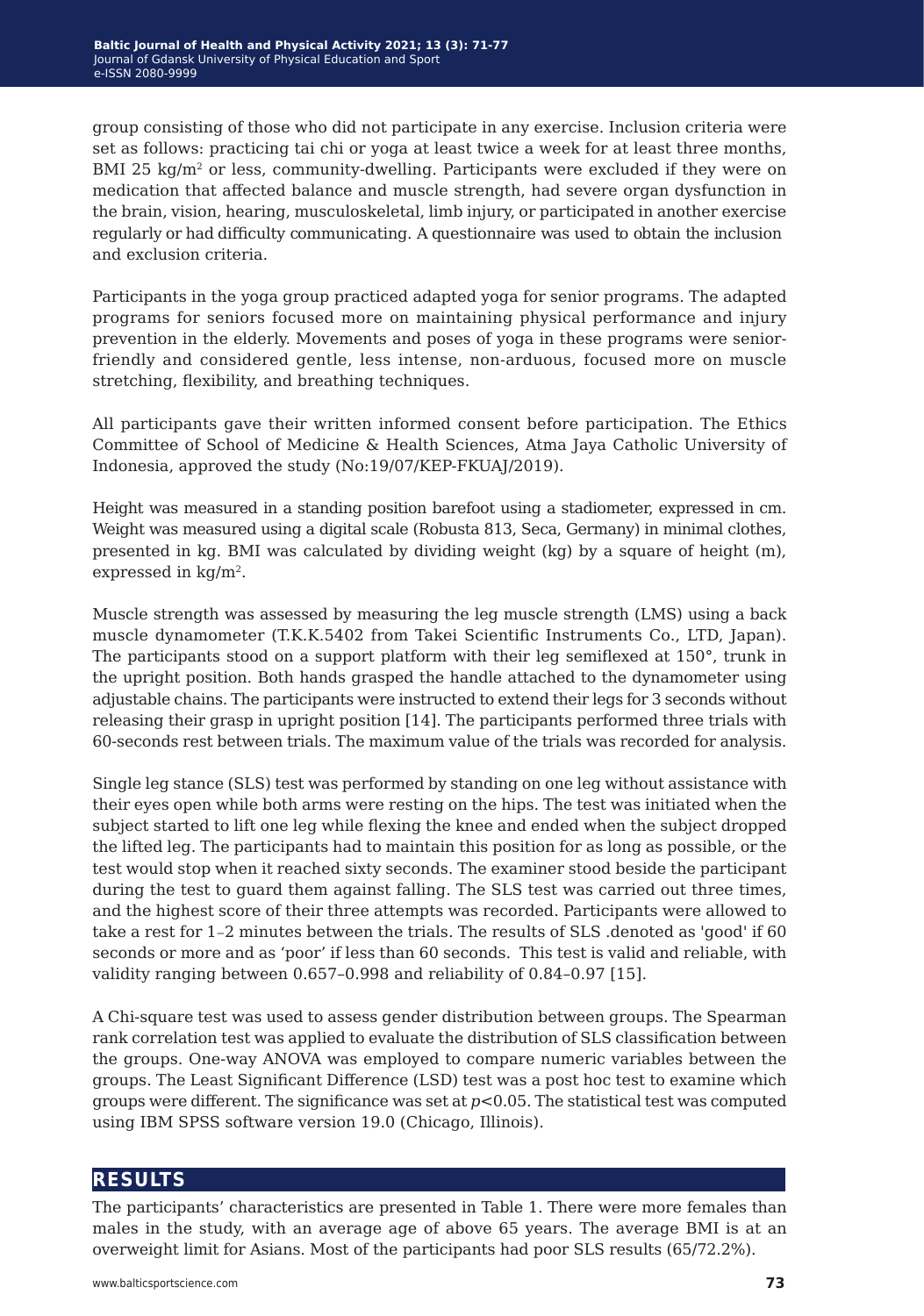Table 2 shows a comparison of variables between the groups, according to one-way ANOVA. The Chi-square test showed that there were significantly more female participants in the control group (*p*=0.046). One-way ANOVA found differences in LMS and SLS between the groups (*p*<0.01). The LSD post-hoc analysis demonstrated that LMS differences existed between yoga and tai chi  $(p<0.01)$  and control and tai chi  $(p<0.01)$  (Fig. 1). In SLS, the difference was found between yoga and control  $(p<0.01)$  and tai chi and control  $(p<0.01)$  (Fig. 2).

| Characteristics | Mean±SD or frequency |
|-----------------|----------------------|
| Gender          |                      |
| Females (n)     | 67 (74.4%)           |
| Males (n)       | 23 (25.6%)           |
| Age (ears)      | $67.5 \pm 5.3$       |
| Weight (kg)     | $60.0 + 8.8$         |
| Height (cm)     | $160.1 \pm 6.9$      |
| BMI $(kq/m2)$   | $23.3 \pm 2.4$       |
| $LMS$ (kg)      | $47.3 \pm 25.8$      |
| SLS (seconds)   | $27.8 \pm 23.7$      |
| SLS category    |                      |
| Good            | 25 (27.8%)           |
| Poor            | 65 (72.2%)           |

Table 1. The participants' characteristics

BMI – body mass index; LMS – leg muscle strength; SLS – single leg stand.

| Table 2. The comparison of variables between groups |  |  |  |
|-----------------------------------------------------|--|--|--|
|-----------------------------------------------------|--|--|--|

| Characteristics | Control                           | Tai Chi         | Yoga            | р      |
|-----------------|-----------------------------------|-----------------|-----------------|--------|
| Gender          |                                   |                 |                 |        |
| Females (n)     | 27                                | 22              | 18              | 0.046  |
| Males (n)       | 4                                 | 14              | 5               |        |
| Age (ears)      | $69.0 \pm 5.1$                    | $66.7 + 4.9$    | $66.7 \pm 5.8$  | 0.135  |
| Weight (kg)     | $58.9 \pm 8.5$                    | $62.5 \pm 9.0$  | $57.9 \pm 8.2$  | 0.111  |
| Height (cm)     | $159.2 \pm 5.3$                   | $161.8 \pm 8.4$ | $158.8 \pm 5.6$ | 0.201  |
| BMI ( $kg/m2$ ) | $23.2 \pm 2.4$                    | $23.8 \pm 2.2$  | $22.9 \pm 2.4$  | 0.316  |
| $LMS$ (kg)      | $30.4 \pm 16.5$                   | $64.3 \pm 26.7$ | $41.5 \pm 16.3$ | < 0.01 |
| SLS (seconds)   | $6.2 \pm 6.1$                     | $36.7 \pm 21.5$ | $41.4 \pm 22.4$ | < 0.01 |
| SLS category    |                                   |                 |                 |        |
| Good            | ۰                                 | 12              | 13              | < 0.01 |
| Poor            | 31                                | 24              | 10              |        |
|                 | <b>PMILII</b> INCL III HOLD II LI |                 |                 |        |

BMI – body mass index; LMS – leg muscle strength; SLS – single leg stand.



Fig. 1. Comparison of LMS between groups by post-hoc analysis (LMS – leg muscle strength)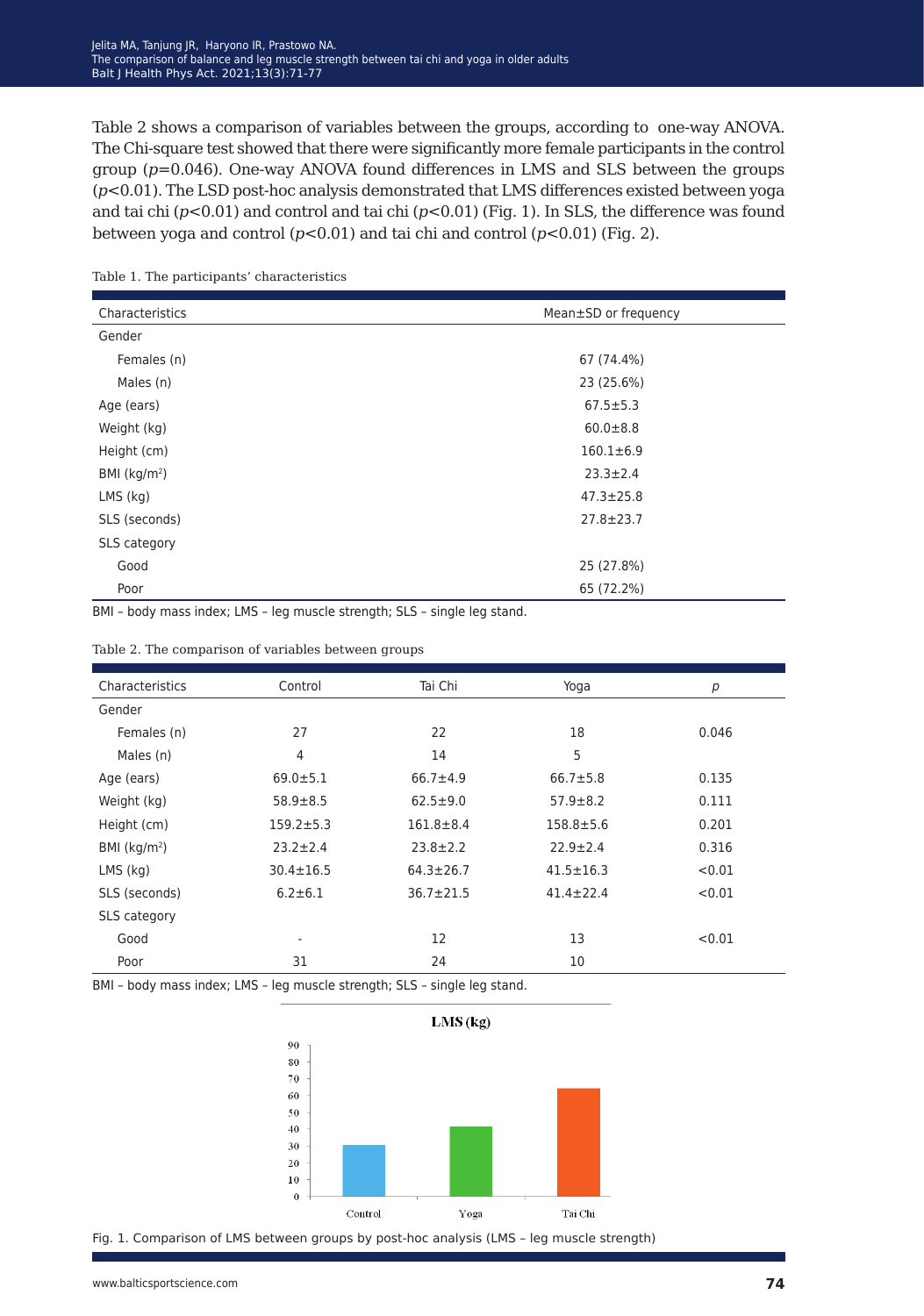

Fig. 2. Comparison of SLS between groups by post-hoc analysis (SLS – single leg stand)

### **discussion**

The beneficial effect of exercise for the elderly has been recognized. Nevertheless, fewer studies revealed the benefits of tai chi and yoga on muscle strength and balance in the elderly. This study observed that elderly persons practicing tai chi or yoga have significantly stronger leg muscles and better balance than those who did not exercise. It was hypothesized that the elderly who participate in physical activities focusing on coordination training and balance, such as tai chi and yoga, tend to maintain or enhance the overall balance function. Exercise may affect many balance components in older adults, such as proprioceptive sensory aspects, gait, and muscle strength [2, 5, 8, 15]. Hakim et al. and Ni et al. also support this statement. They concluded that the elderly would experience physiologically decreased organ function, such as the somatosensory function, the vestibular system, visual, peripheral sensations, muscle weakness, also increased in muscle response time [4, 5]. However, balance training in the elderly can enhance the balance control component, which will lower the risk of falling.

The balance between tai chi and yoga with control significantly differs. This might occur because tai chi and yoga target a better balance output. Although these exercises use distinctive methods, they have a similar effect and balance. A review study stated that tai chi was effective in enhancing the balance function, both static and dynamic [16]. An intervention study by Hosseini et al. observed that tai chi for eight weeks improves balance and a fear of falling as assessed with some assessment tools [17]. A study in India investigated the effect of yoga exercises on balance [19]. The study observed that practising yoga for three months enhances balance and mobility in the elderly as evaluated by physical performance tests [19]. These results were similar to our findings. We included similar participants' characteristics and exercise duration.

Tai chi and yoga are considered to be able to affect all components of balance. However, the mechanism may be distinct. Tai chi or yoga may have a more dominant impact on one component. For instance, yoga movements increase the sensory component of balance (proprioception system) more than tai chi [10]. Nevertheless, at the same time, yoga also enhances the motor component (strength and flexibility), though it is not better than tai chi. While movements in tai chi increase the motor component of balance (leg muscle strength and muscle response) better than yoga, tai chi provides lower proprioceptive input than yoga [4,9]. An improvement in one component of balance will have an impact on overall balance. Hakim et al. also found the same result in their research. They concluded that there was no statistical difference between balance in tai chi and yoga [4].

The SLS test indicated that either the tai chi or yoga group had significantly better balance than the control group than the control group. However, even though no statistical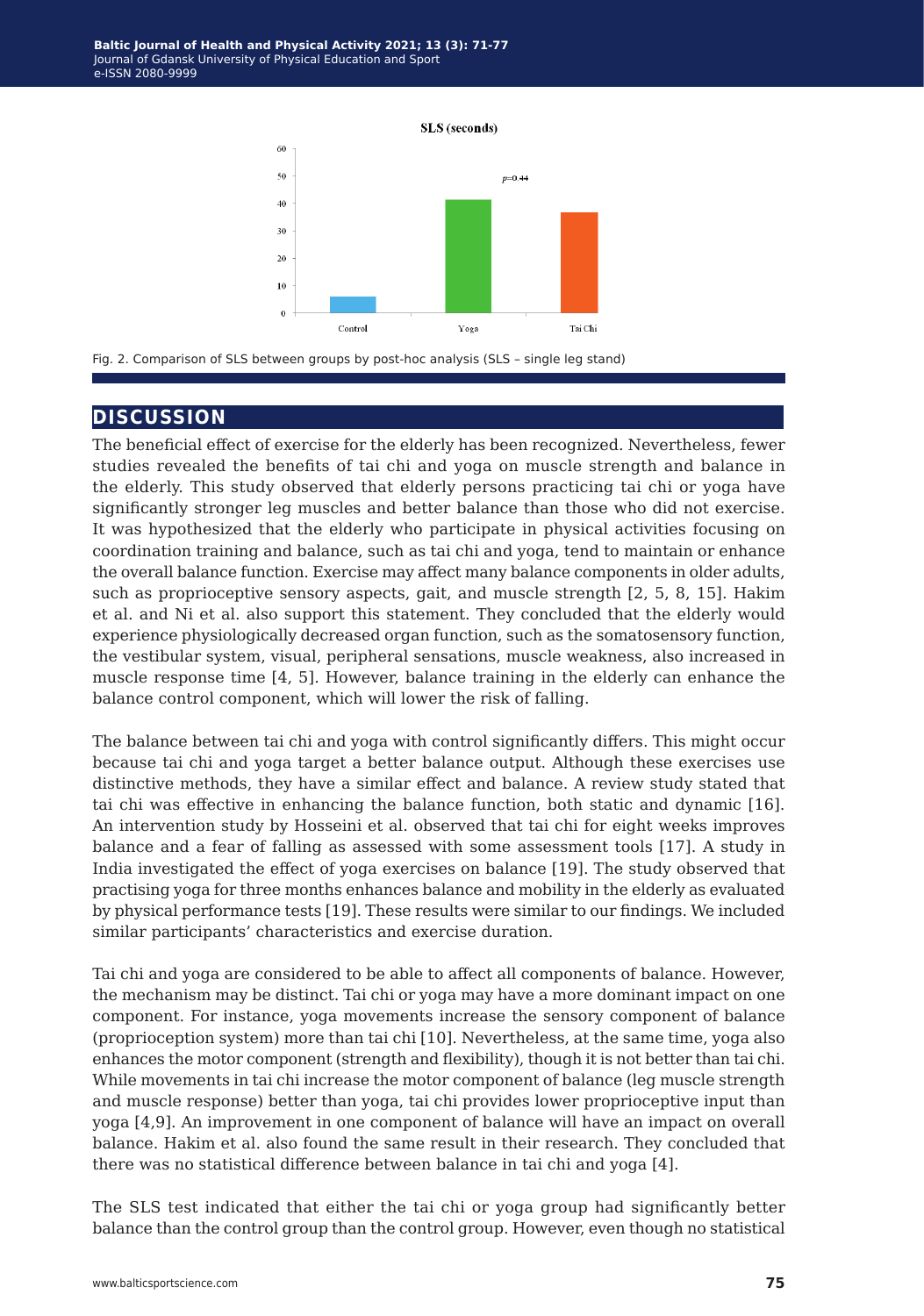differences in SLS between tai chi and yoga, the yoga group performed SLS a little better than the tai chi group. This may occur because yoga is usually conducted barefoot on a less stable surface, such as a mat or sand, whereas tai chi is commonly performed on more stable, flat, harder surfaces, such as floor tile or ground. Practicing on less stable surface in yoga may increase the body's vagal activity. Field shows that balance of older adults who follow yoga increases due to stimulation via dermal/subdermal pressure receptors maintained by afferent vagal nerve fibers [10]. Consequently, this increases the sensory component of one's proprioceptive system. Takeshima et al. also discussed that balance exercises performed on unstable surfaces (such as foam pads/mattresses) increased the demand for someone to change and control their body's support better. Therefore, the SLS results of tai chi groups that are slightly lower than yoga may be due to the tai chi's less provoking instability to their body's support than yoga [7].

The leg muscle strength of the tai chi and yoga groups was greater than in the control group. Stronger leg muscle due to exercise balance can maintain and even increase leg muscle mass and strength in the elderly. Elderly persons who do not participate in exercise will lose their muscle tone, strength, and flexibility. This leads to decreased balance, which is a predisposing factor for falls  $[1, 3, 4]$ . Taylor et al. stated that older adults who participated in tai chi and yoga had better leg muscle strength than those who did not exercise [20]. There was a significant difference in the LMS results in tai chi compared to yoga and control groups. We highlighted the significant difference in LMS between Tai hi and yoga. Older adults who participated in tai chi showed greater muscle strength than in the yoga group. This may happen because the movements of tai chi are continuous and dynamic to change the support of body weight, which will create a better dynamic balance ability [5, 8, 20].

### **limitations**

Limitations of this study are noted. First, a cross-sectional nature of the study could not determine a significant direct effect of the exercises on LMS and SLS performance so that the change in LMS and SLS before-after exercise could not be seen. Second, participants live in a similar typical environment, including cultural and social settings, which might influence the results. Third, tai chi and yoga were compared with conventional exercises such as walking or jogging to examine the difference in magnitude of the effect on LMS and SLS and feasibility between those exercises.

### **conclusion**

This study concludes that tai chi and yoga improve balance and leg muscle strength and may prevent falls in the elderly. Yoga improves SLS more significantly, while tai chi enhances LMS more prominently. However, this finding should be interpreted carefully due to some limitations. We recommend that health care providers and practitioners consider tai chi and yoga to maintain or improve balance and leg muscle strength in the elderly.

## **acknowledgments**

The authors thank all respondents who have participated in this study. We also thank Mr. Djoko, Mrs. Rita, Mr. Stephen, Ms. Eva, and Mrs.Veronika for managing the subjects.

## **references**

<sup>[1]</sup> Organization WH. World report on aging and health: World Health Organization; 2015.

<sup>[2]</sup> Noohu MM, Dey AB, Hussain ME. Relevance of balance measurement tools and balance training for fall prevention in older adults. J Clin Gerontol. 2014;5(2):31–5. <https://doi.org/10.1016/j.jcgg.2013.05.002>